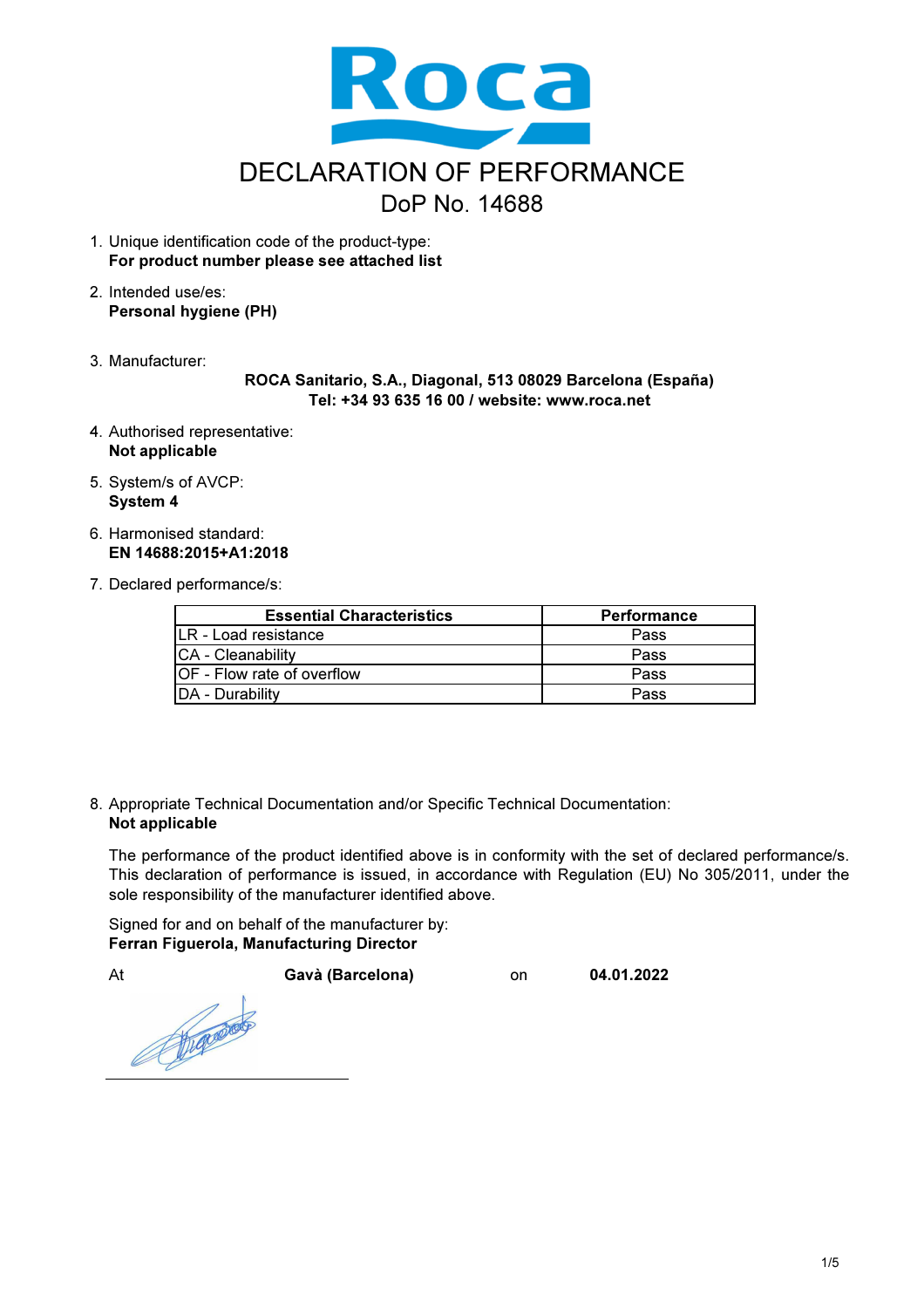| Range                         | <b>Product</b>                                      | <b>Description</b>                     | <b>Designation Code</b>              |
|-------------------------------|-----------------------------------------------------|----------------------------------------|--------------------------------------|
|                               | Code                                                |                                        |                                      |
| <b>ACCESS</b>                 | A2W8003/4                                           | Basin                                  | EN 14688 - CL 00                     |
| <b>ACCESS</b><br><b>ADELE</b> | A327230/1/2<br>A325191/2/5/6                        | Wall-Hung Basin<br>Wall-Hung Basin     | EN 14688 - CL 00<br>EN 14688 - CL 25 |
| <b>ADENA</b>                  | A3270U1/2/8/9                                       | Basin                                  | EN 14688 - CL 25                     |
| <b>AGADIR</b>                 | A327828/9                                           | Vanity Basin                           | EN 14688 - CL 25                     |
| <b>AIRE</b>                   | A3270F1/2/3/4                                       | Wall-Hung Basin                        | EN 14688 - CL 25                     |
| <b>ALOA</b>                   | A327865                                             | Over-Countertop Basin                  | EN 14688 - CL 20                     |
| <b>AMERICA</b>                | A327490/1                                           | Wall-Hung Basin                        | EN 14688 - CL 20                     |
| <b>AMERICA</b>                | A327495                                             | Over-Countertop Basin                  | EN 14688 - CL 20                     |
| <b>ARES</b>                   | A32W841                                             | Basin                                  | EN 14688 - CL 15                     |
| <b>ARMANI</b>                 | A32.760                                             | Over-Countertop Basin                  | EN 14688 - CL 15                     |
| <b>ARMANI</b>                 | A32.761                                             | Over-Countertop Basin                  | EN 14688 - CL 15                     |
| <b>ARMANI</b>                 | A327762                                             | Basin                                  | EN 14688 - CL 15                     |
| ARMANI GUAPO                  | A327831/2                                           | Under or Over-Countertop Basin         | EN 14688 - CL 00                     |
| ARMANI-BAIA                   | A3270C0/ C1/ C2/ C3/C6/ C7/ C8                      | Over-Countertop Basin                  | EN 14688 - CL 25                     |
| ARMANI-BAIA                   | A3270CE                                             | Basin                                  | EN 14688 - CL 15                     |
| <b>ART</b>                    | A327220/1                                           | Over-Countertop Basin                  | EN 14688 - CL 00                     |
| <b>ATIS</b>                   | A32W750                                             | Wall-Hung Basin                        | EN 14688 - CL 25                     |
| <b>ATLAS</b>                  | A3270M2/3/6/7/8/9                                   | <b>Basin</b>                           | EN 14688 - CL 20                     |
| <b>BERNA</b>                  | A327871                                             | Under-Countertop Basin                 | EN 14688 - CL 20                     |
| <b>BEYOND</b>                 | A3270B0/ 1/ 6/ 7/ 8/ 9/ A/ B/ C                     | <b>Basin</b>                           | EN 14688 - CL 00                     |
| <b>BEYOND</b>                 | AW2                                                 | <b>Basin</b>                           | EN 14688 - CL 00                     |
| <b>BEYOND</b>                 | AW3                                                 | Basin                                  | EN 14688 - CL 00                     |
| <b>BOL</b>                    | A327876/A                                           | Over-Countertop Basin                  | EN 14688 - CL 20                     |
| CALA                          | A327424/5/8/9                                       | Wall-Hung Basin                        | EN 14688 - CL 20                     |
| CARMEN                        | A3270A0/1/5                                         | Wall-Hung Basin                        | EN 14688 - CL 20                     |
| <b>CASERTA</b>                | A3270J0/1/2                                         | Wall-Hung Basin                        | EN 14688 - CL 25                     |
| CASERTA                       | A3270J1                                             | Wall-Hung Basin                        | EN 14688 - CL 25                     |
| <b>CASERTA</b>                | A3270J3/4                                           | Wall-Hung Basin                        | EN 14688 - CL 20                     |
| <b>CIVIC</b>                  | A327920                                             | Wall-Hung Basin                        | EN 14688 - CL 00                     |
| <b>CORAL</b>                  | A327898                                             | Over-Countertop Basin                  | EN 14688 - CL 20                     |
| <b>DAMA</b><br><b>DAMA</b>    | A327780/ 1 /2 /3 /4 /5 /6 /7/ 8/ 9<br>A32778A/ B/ C | Wall-Hung Basin                        | EN 14688 - CL 25<br>EN 14688 - CL 25 |
| <b>DAMA</b>                   | A32778S                                             | Wall-Hung Basin<br>Semi-recessed Basin | EN 14688 - CL 25                     |
| DAMA RETRO                    | A32.321/2/3                                         | Wall-Hung Basin                        | EN 14688 - CL 20                     |
| DAMA RETRO                    | A325324                                             | Over-Countertop Basin                  | EN 14688 - CL 20                     |
| <b>DAMA RETRO</b>             | A32.326/8/9                                         | Semi-recessed Basin                    | EN 14688 - CL 20                     |
| DAMA RETRO                    | A32.325                                             | Wall-Hung Wash-stand                   | EN 14688 - CL 15                     |
| DAMA SENSO                    | A32.510/ 1/ 2/ 3/ 7                                 | Wall-Hung Basin                        | EN 14688 - CL 20                     |
| DAMA SENSO                    | A327515/E                                           | Over-Countertop Basin                  | EN 14688 - CL 20                     |
| DAMA SENSO                    | A327516                                             | Semi-recessed Basin                    | EN 14688 - CL 20                     |
| <b>DASH</b>                   | AW8/ A2W8                                           | Basin                                  | EN 14688 - CL 00                     |
| <b>DEBBA</b>                  | A32.993/4/5/6/7/8/9                                 | Basin                                  | EN 14688 - CL 25                     |
| <b>DEBBA</b>                  | A32799H/ J                                          | Vanity Basin                           | EN 14688 - CL 20                     |
| DEBBA                         | A32799M                                             | Basin                                  | EN 14688 - CL 25                     |
| DEBBA                         | A32799S                                             | Semi-recessed Basin                    | EN 14688 - CL 25                     |
| <b>DIVERTA</b>                | A327110/7                                           | Wall-Hung or Over-Countertop Basin     | EN 14688 - CL 20                     |
| <b>DIVERTA</b>                | A327111/8                                           | Wall-Hung or Over-Countertop Basin     | EN 14688 - CL 20                     |
| <b>DIVERTA</b>                | A327112/9                                           | Wall-Hung or Over-Countertop Basin     | EN 14688 - CL 20                     |
| <b>DIVERTA</b>                | A327114/A                                           | Under-Countertop Basin                 | EN 14688 - CL 25                     |
| <b>DIVERTA</b>                | A327116/B                                           | Over-Countertop Basin                  | EN 14688 - CL 20                     |
| <b>DIVERTA</b>                | A32711G                                             | Over-Countertop Basin                  | EN 14688 - CL 20                     |
| <b>DIVERTA</b>                | A32711S                                             | Semi-recessed Basin                    | EN 14688 - CL 20                     |
| <b>DOMUS</b>                  | A32W0M0/ 1/ A/ B/ E                                 | Basin                                  | EN 14688 - CL 25                     |
| <b>DOMUS</b>                  | A32W0M2/ 0M3/ 0M4/ 0MN                              | Over-Countertop Basin                  | EN 14688 - CL 25                     |
| <b>DOMUS</b>                  | A32W0M2/ 0M3/ 0M4/ 0MN/ 47S                         | Basin                                  | EN 14688 - CL 25                     |
| <b>DOMUS</b>                  | A32W0MJ/ K/ L/ M                                    | Basin                                  | EN 14688 - CL 20                     |
| <b>DOMUS</b>                  | A32W47S                                             | <b>Basin</b>                           | EN 14688 - CL 25                     |
| DS COMPACT                    | A327514                                             | Wall-Hung Wash-stand                   | EN 14688 - CL 15                     |
| DS COMPACT                    | A324518/ 9/ F/ G                                    | Wall-Hung Basin                        | EN 14688 - CL 20                     |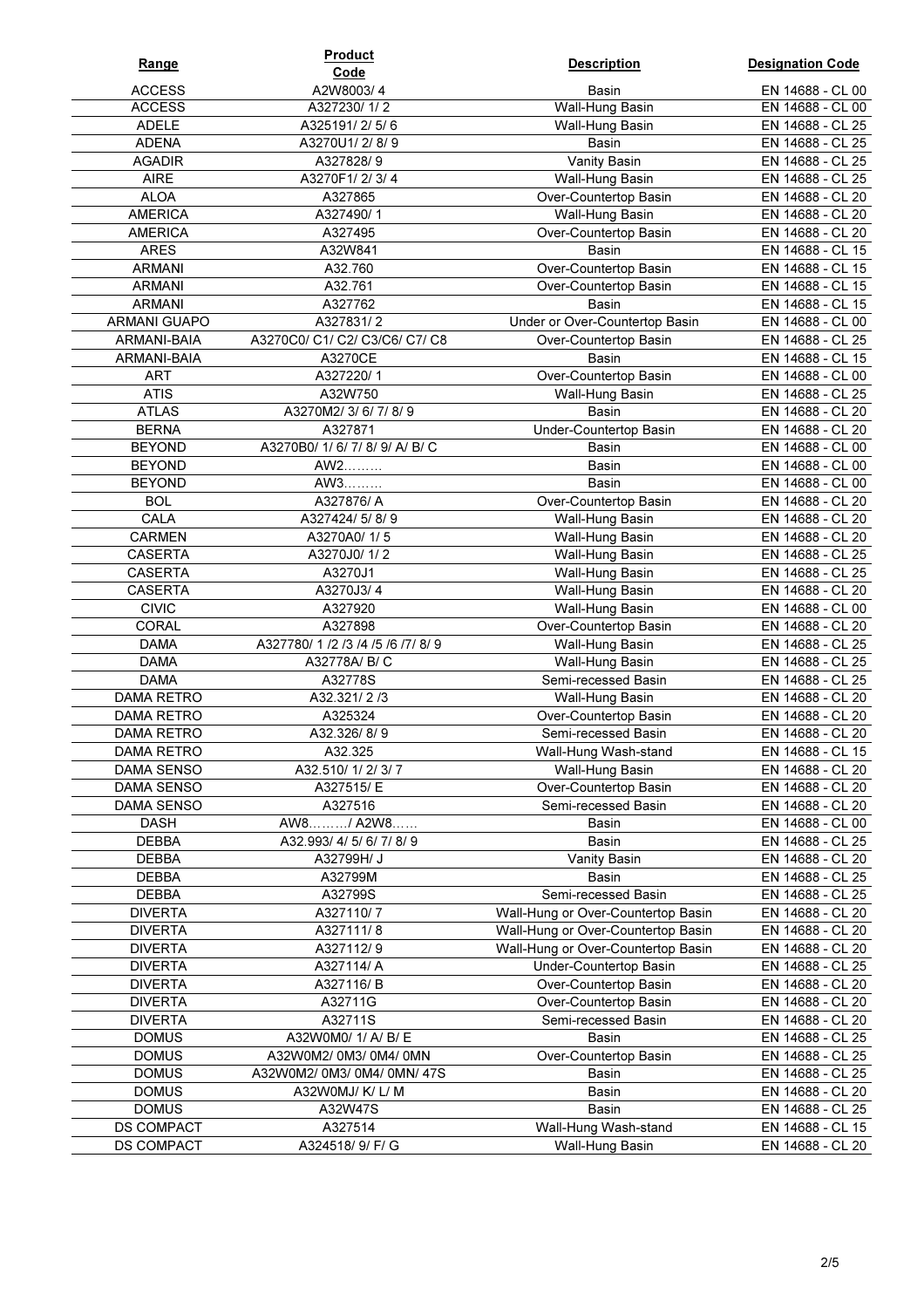| Range                                | <b>Product</b><br>Code       | <b>Description</b>                                                       | <b>Designation Code</b>              |
|--------------------------------------|------------------------------|--------------------------------------------------------------------------|--------------------------------------|
| <b>DS SQUARE</b>                     | A32751A/ B/ C/ H/ J/ K       | Wall-Hung Basin                                                          | EN 14688 - CL 20                     |
| <b>DS SQUARE</b>                     | A32751D/ P                   | Wall-Hung Wash-stand                                                     | EN 14688 - CL 15                     |
| <b>DS SQUARE</b>                     | A32751L/ M/ N/ R/ T          | Wall-Hung Basin                                                          | EN 14688 - CL 25                     |
| <b>DS SQUARE</b>                     | A35751S/Y                    | Semi-recessed Basin                                                      | EN 14688 - CL 25                     |
| <b>EDNA</b>                          | A325008                      | <b>Basin</b>                                                             | EN 14688 - CL 00                     |
| <b>ELEMENT</b>                       | A327570/4                    | Wall-Hung Basin                                                          | EN 14688 - CL 20                     |
| <b>ELEMENT</b>                       | A327571                      | Wall-Hung Basin                                                          | EN 14688 - CL 20                     |
| <b>ELEMENT</b>                       | A327572                      | Over-Countertop Basin                                                    | EN 14688 - CL 25                     |
| <b>ELEMENT</b>                       | A327576                      | Wall-Hung or Over-Countertop Basin                                       | EN 14688 - CL 25                     |
| EOS                                  | A32P513                      | Wall-Hung Basin                                                          | EN 14688 - CL 20                     |
| <b>ESTUDIO</b>                       | A325200                      | Wall-Hung Basin                                                          | EN 14688 - CL 20                     |
| <b>ESTUDIO</b>                       | A327202                      | Wall-Hung Basin                                                          | EN 14688 - CL 25                     |
| <b>FEDRA</b>                         | A3270J5                      | Basin                                                                    | EN 14688 - CL 20                     |
| <b>FONDA</b>                         | A3270J6                      | <b>Basin</b>                                                             | EN 14688 - CL 25                     |
| <b>FONTANA</b>                       | A327877                      | Wall-Hung or Over-Countertop Basin                                       | EN 14688 - CL 20                     |
| <b>FORO</b>                          | A327872/B                    | Over-Countertop Basin                                                    | EN 14688 - CL 20                     |
| <b>FORO</b>                          | A327880                      | Over-Countertop Basin                                                    | EN 14688 - CL 20                     |
| <b>FORO</b>                          | A327884/6                    | <b>Under-Countertop Basin</b>                                            | EN 14688 - CL 20                     |
| <b>FUEGO</b>                         | A32.22E                      | Over-Countertop Basin                                                    | EN 14688 - CL 00                     |
| <b>GIRALDA</b><br><b>GIRALDA</b>     | A327467/F<br>A327468/ G      | Semi-recessed Basin<br>Wall-Hung Basin                                   | EN 14688 - CL 20<br>EN 14688 - CL 20 |
| <b>GRAND BERNA</b>                   | A327899                      | Under-Countertop Basin                                                   | EN 14688 - CL 20                     |
| <b>HALL</b>                          | A32.883/4                    | Wall-Hung or Over-Countertop Wash-stand                                  | EN 14688 - CL 25                     |
| <b>HALL</b>                          | A327620/5                    | Wall-Hung or Over-Countertop Basin                                       | EN 14688 - CL 20                     |
| <b>HALL</b>                          | A327621                      | Wall-Hung or Over-Countertop Basin                                       | EN 14688 - CL 20                     |
| <b>HALL</b>                          | A327622/6                    | Wall-Hung Wash-stand                                                     | EN 14688 - CL 15                     |
| <b>HALL</b>                          | A327623/7                    | Wall-Hung Wash-stand                                                     | EN 14688 - CL 15                     |
| <b>HALL</b>                          | A327624/8                    | Wall-Hung Wash-stand                                                     | EN 14688 - CL 15                     |
| <b>HALL</b>                          | A32762G                      | Over-Countertop Basin                                                    | EN 14688 - CL 25                     |
| <b>HALL</b>                          | A327881/C                    | Wall-Hung or Over-Countertop Basin                                       | EN 14688 - CL 20                     |
| <b>HALL</b>                          | A327882/7                    | Over-Countertop Basin                                                    | EN 14688 - CL 00                     |
| <b>HALL</b>                          | A32788H                      | Basin                                                                    | EN 14688 - CL 00                     |
| <b>HAPPENING</b>                     | A327560                      | Wall-Hung or Over-Countertop Basin                                       | EN 14688 - CL 20                     |
| <b>HAPPENING</b><br><b>HAPPENING</b> | A327561/6<br>A327562/7       | Wall-Hung or Over-Countertop Basin<br>Wall-Hung or Over-Countertop Basin | EN 14688 - CL 20<br>EN 14688 - CL 20 |
| <b>HAPPENING</b>                     | A327563/8                    | Wall-Hung or Over-Countertop Basin                                       | EN 14688 - CL 20                     |
| <b>HAPPENING</b>                     | A327564                      | Wall-Hung or Over-Countertop Basin                                       | EN 14688 - CL 20                     |
| <b>HAPPENING</b>                     | A327565/9                    | Over-Countertop Basin                                                    | EN 14688 - CL 20                     |
| <b>HEBE</b>                          | A3272A0/ 1/ 2/ 3/ 4          | Vanity Basin                                                             | EN 14688 - CL 25                     |
| <b>IBIS</b>                          | A32.841                      | Wall-Hung Wash-stand                                                     | EN 14688 - CL 15                     |
| <b>IDESIA</b>                        | A32W87K                      | Over-Countertop Basin                                                    | EN 14688 - CL 00                     |
| <b>IDESIA</b>                        | A32W87K                      | <b>Basin</b>                                                             | EN 14688 - CL 00                     |
| <b>INSPIRA</b>                       | A327500/2/R                  | Over-Countertop Basin                                                    | EN 14688 - CL 00                     |
| <b>INSPIRA</b>                       | A327504                      | Basin                                                                    | EN 14688 - CL 00                     |
| <b>INSPIRA</b>                       | A327520/3/R                  | Over-Countertop Basin                                                    | EN 14688 - CL 00                     |
| <b>INSPIRA</b>                       | A327527                      | Basin                                                                    | EN 14688 - CL 00                     |
| <b>INSPIRA</b>                       | A32752A/ B/ C                | Vanity Basin<br>Over-Countertop Basin                                    | EN 14688 - CL 25<br>EN 14688 - CL 00 |
| <b>INSPIRA</b><br><b>INSPIRA</b>     | A327530/3/R<br>A327534       | Basin                                                                    | EN 14688 - CL 00                     |
| <b>INSPIRA</b>                       | A324535/6                    | Under-Countertop Basin                                                   | EN 14688 - CL 00                     |
| <b>INSPIRA</b>                       | A32753S                      | Semi-recessed Basin                                                      | EN 14688 - CL 25                     |
| <b>JAVA</b>                          | A327863/4/C                  | Over-Countertop Basin                                                    | EN 14688 - CL 20                     |
| KALAHARI                             | A327874/ 6/ 7/ 8/ B/ C/ D/ E | Wall-Hung Basin                                                          | EN 14688 - CL 00                     |
| KALAHARI                             | A327894/A                    | Over-Countertop Basin                                                    | EN 14688 - CL 00                     |
| <b>KENTIA</b>                        | A32W876                      | Over-Countertop Basin                                                    | EN 14688 - CL 20                     |
| <b>KENTIA</b>                        | A32W876                      | <b>Basin</b>                                                             | EN 14688 - CL 20                     |
| <b>KHROMA</b>                        | A327650                      | Wall-Hung or Vanity Basin                                                | EN 14688 - CL 20                     |
| <b>KHROMA</b>                        | A327651                      | Wall-Hung or Vanity Basin                                                | EN 14688 - CL 20                     |
| <b>KHROMA</b>                        | A327652                      | Wall-Hung or Vanity Basin                                                | EN 14688 - CL 20                     |
| <b>KHROMA</b>                        | A327653                      | Over-Countertop Basin                                                    | EN 14688 - CL 25                     |
| <b>KHROMA</b>                        | A327654                      | Over-Countertop Basin                                                    | EN 14688 - CL 25                     |
| <b>KHROMA</b>                        | A327655                      | Over-Countertop Basin                                                    | EN 14688 - CL 20                     |
| LONG ISLAND<br><b>MERIDIAN</b>       | A327113/ C<br>A32.244        | Wall-Hung or Over-Countertop Basin<br>Wall-Hung Basin                    | EN 14688 - CL 20<br>EN 14688 - CL 25 |
| <b>MERIDIAN</b>                      | A32.245/ T/ X                | Wall-Hung Basin                                                          | EN 14688 - CL 20                     |
|                                      |                              |                                                                          |                                      |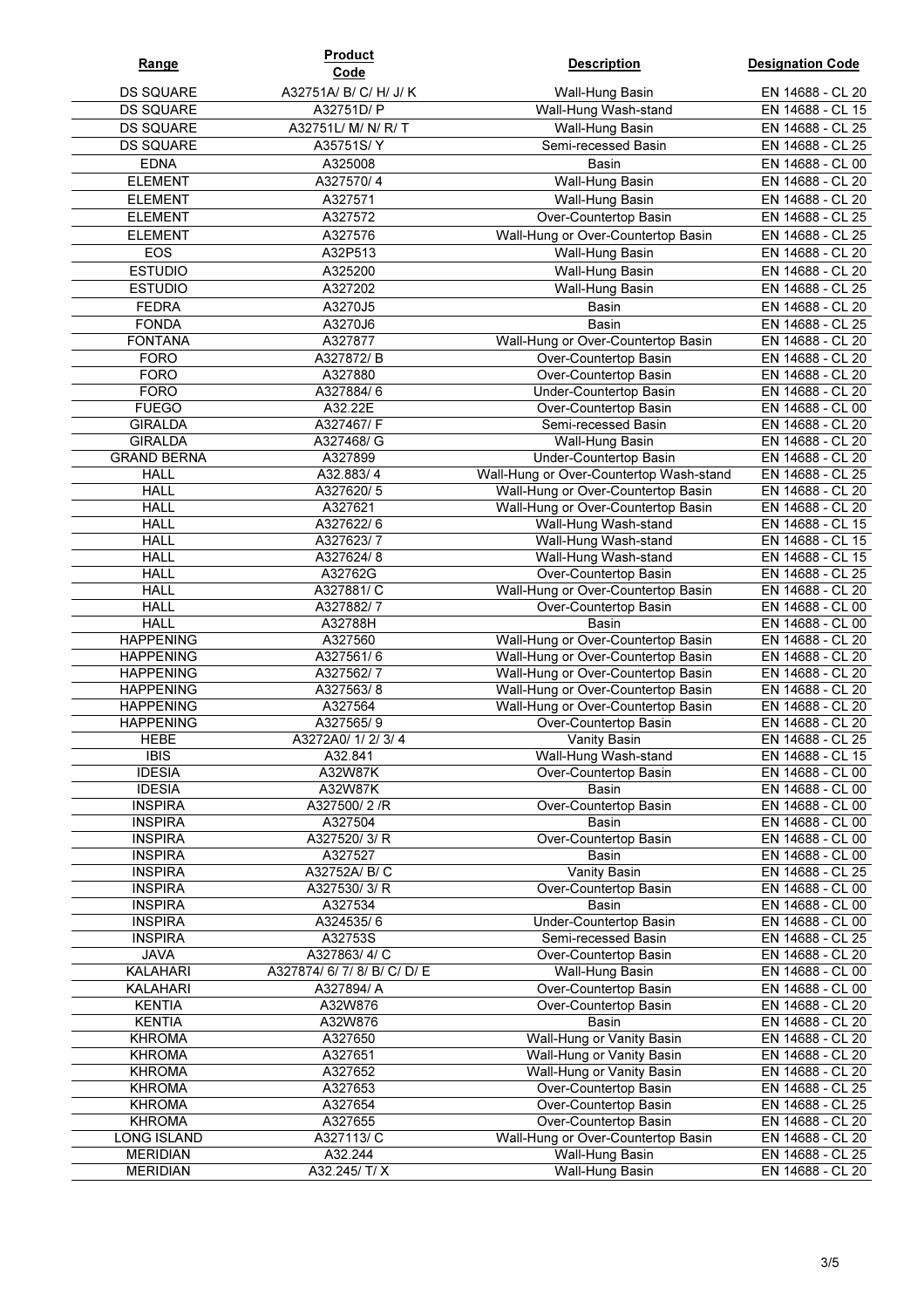| <b>Range</b>                   | <b>Product</b><br>Code                             | <b>Description</b>                                        | <b>Designation Code</b>              |
|--------------------------------|----------------------------------------------------|-----------------------------------------------------------|--------------------------------------|
| <b>MERIDIAN</b>                | A327248/C                                          | Wall-Hung Basin                                           | EN 14688 - CL 15                     |
| <b>MERIDIAN</b>                | A327249/ H/ L/ R/ Y/ Z                             | Wall-Hung Basin                                           | EN 14688 - CL 20                     |
| <b>MERIDIAN</b>                | A32724A/ B/ D                                      | Wall-Hung Basin                                           | EN 14688 - CL 25                     |
| <b>MERIDIAN</b>                | A32724E                                            | Over-Countertop Basin                                     | EN 14688 - CL 25                     |
| <b>MERIDIAN</b>                | A32724M                                            | Vanity Basin                                              | EN 14688 - CL 25                     |
| <b>MERIDIAN</b>                | A32724S                                            | Semi-recessed Basin                                       | EN 14688 - CL 25                     |
| <b>MINI</b>                    | A327MS1                                            | Vanity Basin                                              | EN 14688 - CL 15                     |
| <b>MITOS</b>                   | A327BK3                                            | Wall-Hung Basin                                           | EN 14688 - CL 20                     |
| <b>MITOS</b><br><b>MODO</b>    | A327BK4<br>A2S                                     | Wall-Hung Basin<br>Basin                                  | EN 14688 - CL 20<br>EN 14688 - CL 10 |
| <b>MODO</b>                    | AW1                                                | Basin                                                     | EN 14688 - CL 15                     |
| <b>MOHAVE</b>                  | A327879/F                                          | Wall-Hung Basin                                           | EN 14688 - CL 00                     |
| <b>MOHAVE</b>                  | A327889/B                                          | Wall-Hung Basin                                           | EN 14688 - CL 00                     |
| <b>NEO-SELENE</b>              | A322307                                            | Under or Over-Countertop Basin                            | EN 14688 - CL 25                     |
| <b>NEXO</b>                    | A327640/1/2/9                                      | Wall-Hung Basin                                           | EN 14688 - CL 20                     |
| <b>NEXO</b>                    | A327643                                            | Wall-Hung Wash-stand                                      | EN 14688 - CL 15                     |
| <b>NEXO</b>                    | A327644                                            | Vanity Basin                                              | EN 14688 - CL 20                     |
| <b>NEXO</b>                    | A327645                                            | Wall-Hung Wash-stand                                      | EN 14688 - CL 20                     |
| <b>NEXO</b>                    | A327646                                            | Wall-Hung Basin                                           | EN 14688 - CL 25                     |
| <b>NEXO</b>                    | A327648                                            | <b>Basin</b>                                              | EN 14688 - CL 20                     |
| <b>NEXO</b>                    | A32764A/ B/ C/ D/ E/ F                             | <b>Wall-Hung Basin</b>                                    | EN 14688 - CL 00                     |
| <b>NEXO</b>                    | A32764L                                            | Over-Countertop Basin                                     | EN 14688 - CL 00                     |
| <b>NEXO</b>                    | A32764N                                            | Over-Countertop Basin                                     | EN 14688 - CL 00                     |
| <b>NORA</b><br>ONA             | A327BK6<br>A327681/2/3/4/5/6/7/8/9                 | Wall-Hung Basin                                           | EN 14688 - CL 20<br>EN 14688 - CL 25 |
| <b>ONA</b>                     | A32768A/ B/ C/ D/ E                                | Basin<br>Basin                                            | EN 14688 - CL 25                     |
| ONA                            | A32768H                                            | <b>Wall-Hung or Vanity Basin</b>                          | EN 14688 - CL 25                     |
| <b>ONA</b>                     | A32768J                                            | Over-Countertop Basin                                     | EN 14688 - CL 00                     |
| <b>ORBITA</b>                  | A327222                                            | Over-Countertop Basin                                     | EN 14688 - CL 00                     |
| <b>ORBITA</b>                  | A327223/ G                                         | Over-Countertop Basin                                     | EN 14688 - CL 00                     |
| <b>OVAL</b>                    | A327824                                            | Vanity Basin                                              | EN 14688 - CL 25                     |
| <b>OVAL</b>                    | A327825                                            | Vanity Basin                                              | EN 14688 - CL 25                     |
| <b>OVAL</b>                    | A327826                                            | Vanity Basin                                              | EN 14688 - CL 25                     |
| <b>OVAL</b>                    | A327827                                            | Vanity Basin                                              | EN 14688 - CL 25                     |
| POST                           | A32722R                                            | Over-Countertop Basin                                     | EN 14688 - CL 00                     |
| <b>PRISMA</b>                  | A327540/ 1/ 2/ 3/ 4/5/6/ 9                         | Wall-Hung or Vanity Basin                                 | EN 14688 - CL 25                     |
| <b>PRISMA</b><br><b>RECORD</b> | A32754B/ C/ D/ E<br>A327151                        | <b>Vanity Basin</b><br>Wall-Hung or Over-Countertop Basin | EN 14688 - CL 25<br>EN 14688 - CL 20 |
| <b>RODEO</b>                   | A327866                                            | Over-Countertop Basin                                     | EN 14688 - CL 20                     |
| <b>RUY OHTAKE</b>              | A327A13/4/5/6                                      | <b>Basin</b>                                              | EN 14688 - CL 00                     |
| <b>RUY OHTAKE</b>              | A32WA13/5                                          | Over-Countertop Basin                                     | EN 14688 - CL 00                     |
| <b>SOFIA</b>                   | A327720                                            | Over-Countertop Basin                                     | EN 14688 - CL 00                     |
| <b>STRATUM</b>                 | A327630/5                                          | Wall-Hung or Vanity Basin                                 | EN 14688 - CL 20                     |
| <b>STRATUM</b>                 | A327631/6                                          | Wall-Hung or Vanity Basin                                 | EN 14688 - CL 20                     |
| <b>STRATUM</b>                 | A327632/7                                          | Wall-Hung or Vanity Basin                                 | EN 14688 - CL 20                     |
| <b>STRATUM</b>                 | A32763A                                            | Wall-Hung or Vanity Basin                                 | EN 14688 - CL 00                     |
| <b>STRATUM</b>                 | A32763B                                            | Wall-Hung or Vanity Basin                                 | EN 14688 - CL 00                     |
| <b>STRATUM</b>                 | A32763C                                            | Wall-Hung or Vanity Basin                                 | EN 14688 - CL 00                     |
| <b>TERRA</b>                   | A32722D                                            | Over-Countertop Basin                                     | EN 14688 - CL 00                     |
| <b>TERRA</b>                   | A32722T                                            | Over-Countertop Basin                                     | EN 14688 - CL 20                     |
| THE GAP<br>THE GAP             | A3259AA/ AB/ AC/ AD/ MU/ MV<br>A3270M0/ 1/ A/ B/ E | Basin<br>Basin                                            | EN 14688 - CL 25<br>EN 14688 - CL 25 |
| THE GAP                        | A3270MJ/ K/ L/ M/ N/ U/ V                          | Basin                                                     | EN 14688 - CL 25                     |
| THE GAP                        | A3270Y0/1 /2 /3 /4 /5 /6 /7 /8 /9                  | Basin                                                     | EN 14688 - CL 25                     |
| THE GAP                        | A3270YA/ B/ C/ D/ E/ F/ G                          | Basin                                                     | EN 14688 - CL 25                     |
| THE GAP                        | A3270YH                                            | Basin                                                     | EN 14688 - CL 25                     |
| THE GAP                        | A3270YS                                            | Wall-Hung or Vanity Basin                                 | EN 14688 - CL 25                     |
| THE GAP                        | A327470/1/2/T                                      | Vanity Basin                                              | EN 14688 - CL 25                     |
| THE GAP                        | A327473/4/5/6/7/8/9/A/B/C                          | Wall-Hung Basin                                           | EN 14688 - CL 25                     |
| THE GAP                        | A32747D/ E/ F/ G /H/ J /K/ L/ R                    | Wall-Hung Basin                                           | EN 14688 - CL 25                     |
| THE GAP                        | A32747N/S                                          | Semi-recessed Basin                                       | EN 14688 - CL 25                     |
| THE GAP                        | A32747P                                            | Semi-recessed Basin                                       | EN 14688 - CL 20                     |
| THE GAP                        | A32747V/W/Y/Z                                      | Basin                                                     | EN 14688 - CL 20                     |
| THE GAP                        | A3279A0/2/3/4/5/6/7/8                              | Basin                                                     | EN 14688 - CL 25                     |
| THE GAP                        | A3279AA/ B/ C/ D                                   | Basin                                                     | EN 14688 - CL 25                     |
| THE GAP                        | A3279AJ                                            | Basin                                                     | EN 14688 - CL 25                     |